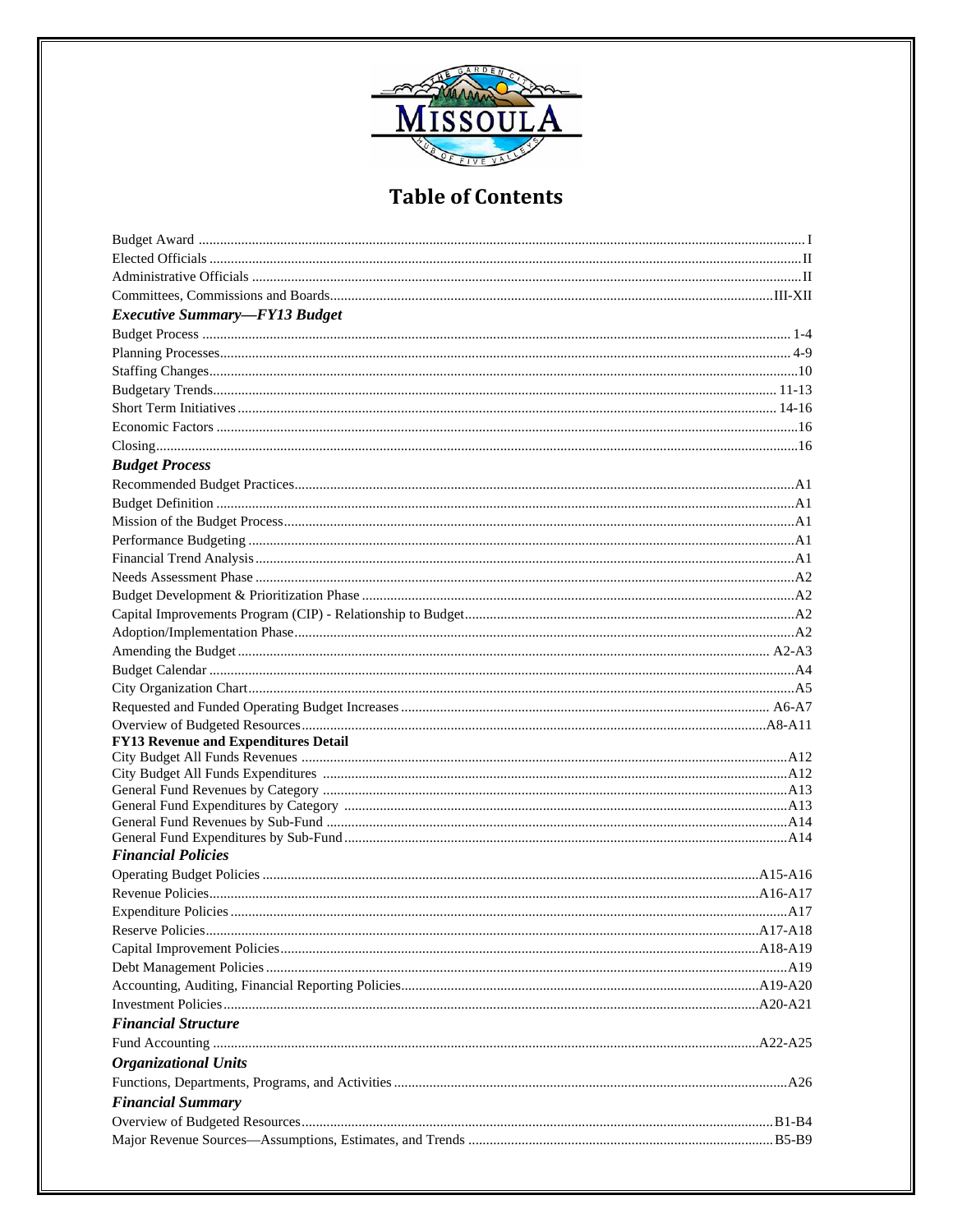

## **General Fund**

| <b>General Fund Special Purpose Funds</b> |  |
|-------------------------------------------|--|
|                                           |  |
|                                           |  |
|                                           |  |
|                                           |  |
|                                           |  |
|                                           |  |
|                                           |  |
|                                           |  |
|                                           |  |
|                                           |  |
| <b>Special Revenue Funds</b>              |  |
|                                           |  |
|                                           |  |
|                                           |  |
|                                           |  |
|                                           |  |
|                                           |  |
|                                           |  |
|                                           |  |
|                                           |  |
|                                           |  |
|                                           |  |
|                                           |  |
|                                           |  |
|                                           |  |
|                                           |  |
|                                           |  |
|                                           |  |
|                                           |  |
|                                           |  |
|                                           |  |
|                                           |  |
|                                           |  |
|                                           |  |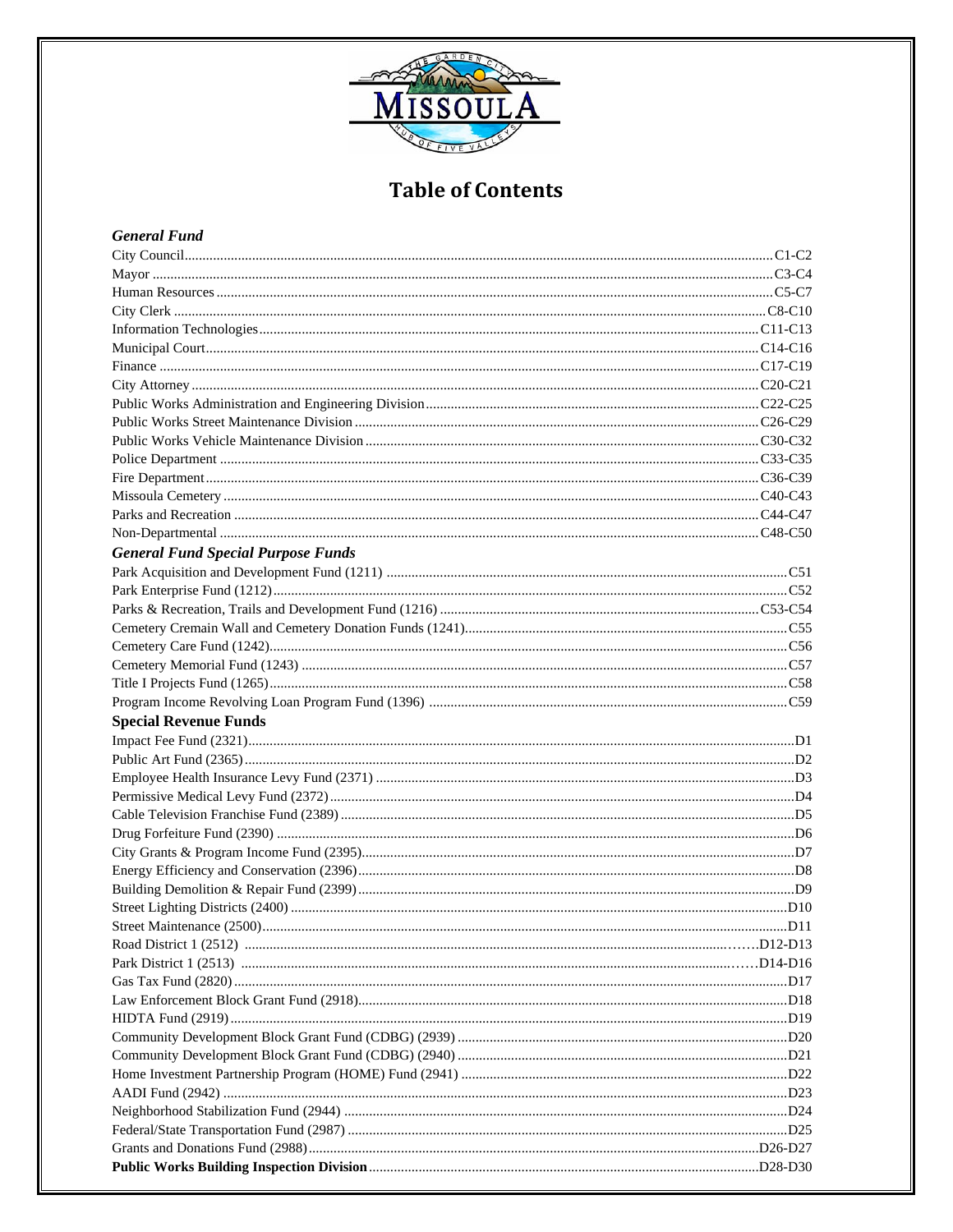

| <b>Debt Service Funds</b>                               |  |
|---------------------------------------------------------|--|
|                                                         |  |
|                                                         |  |
| <b>Capital Project Funds</b>                            |  |
|                                                         |  |
|                                                         |  |
|                                                         |  |
|                                                         |  |
| <b>Proprietary Funds</b>                                |  |
|                                                         |  |
|                                                         |  |
|                                                         |  |
|                                                         |  |
|                                                         |  |
|                                                         |  |
|                                                         |  |
| Sewer Bonds Debt Service Funds (5361, 5362, 5365, 5371, |  |
|                                                         |  |
|                                                         |  |
|                                                         |  |
| <b>Component Units</b>                                  |  |
|                                                         |  |
|                                                         |  |
|                                                         |  |
|                                                         |  |
| <b>Debt Management</b>                                  |  |
|                                                         |  |
|                                                         |  |
|                                                         |  |
|                                                         |  |
|                                                         |  |
|                                                         |  |
|                                                         |  |
|                                                         |  |
| Capital Improvements Program (CIP) & Capital Budget     |  |
|                                                         |  |
|                                                         |  |
|                                                         |  |
|                                                         |  |
|                                                         |  |
|                                                         |  |
|                                                         |  |
|                                                         |  |
|                                                         |  |
| <b>Appendix</b>                                         |  |
|                                                         |  |
|                                                         |  |
|                                                         |  |
|                                                         |  |
|                                                         |  |
|                                                         |  |
|                                                         |  |
|                                                         |  |
|                                                         |  |
|                                                         |  |
|                                                         |  |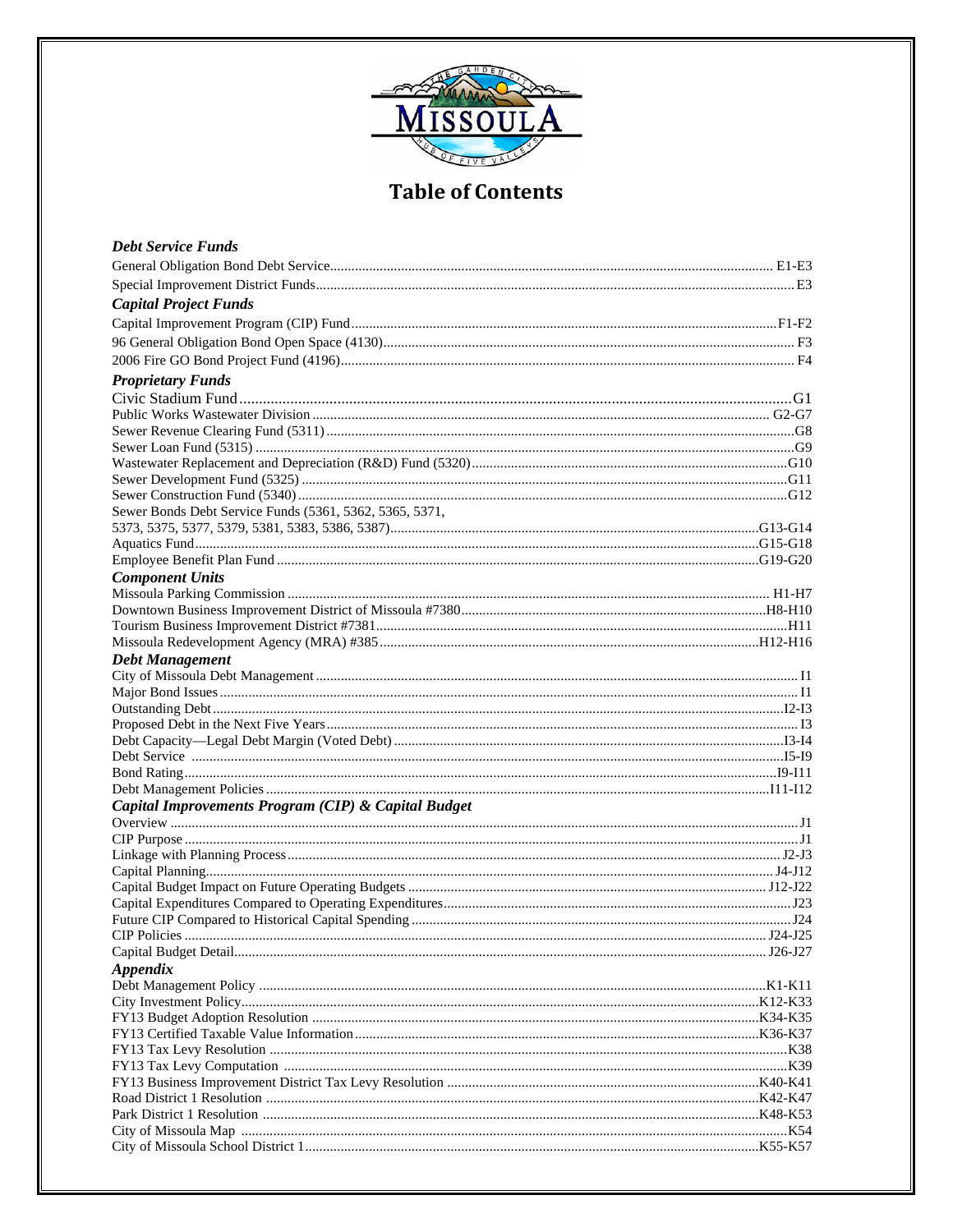

| <b>Statistical Section</b>                                           |  |
|----------------------------------------------------------------------|--|
|                                                                      |  |
|                                                                      |  |
|                                                                      |  |
|                                                                      |  |
|                                                                      |  |
|                                                                      |  |
|                                                                      |  |
|                                                                      |  |
|                                                                      |  |
|                                                                      |  |
|                                                                      |  |
|                                                                      |  |
|                                                                      |  |
|                                                                      |  |
|                                                                      |  |
|                                                                      |  |
|                                                                      |  |
|                                                                      |  |
|                                                                      |  |
|                                                                      |  |
|                                                                      |  |
|                                                                      |  |
|                                                                      |  |
|                                                                      |  |
|                                                                      |  |
|                                                                      |  |
|                                                                      |  |
|                                                                      |  |
|                                                                      |  |
| Component Unit Missoula Redevelopment Agency Historical Value of Tax |  |
|                                                                      |  |
| Component Unit Missoula Redevelopment Agency Taxable Value of        |  |
|                                                                      |  |
|                                                                      |  |
|                                                                      |  |
|                                                                      |  |
|                                                                      |  |
|                                                                      |  |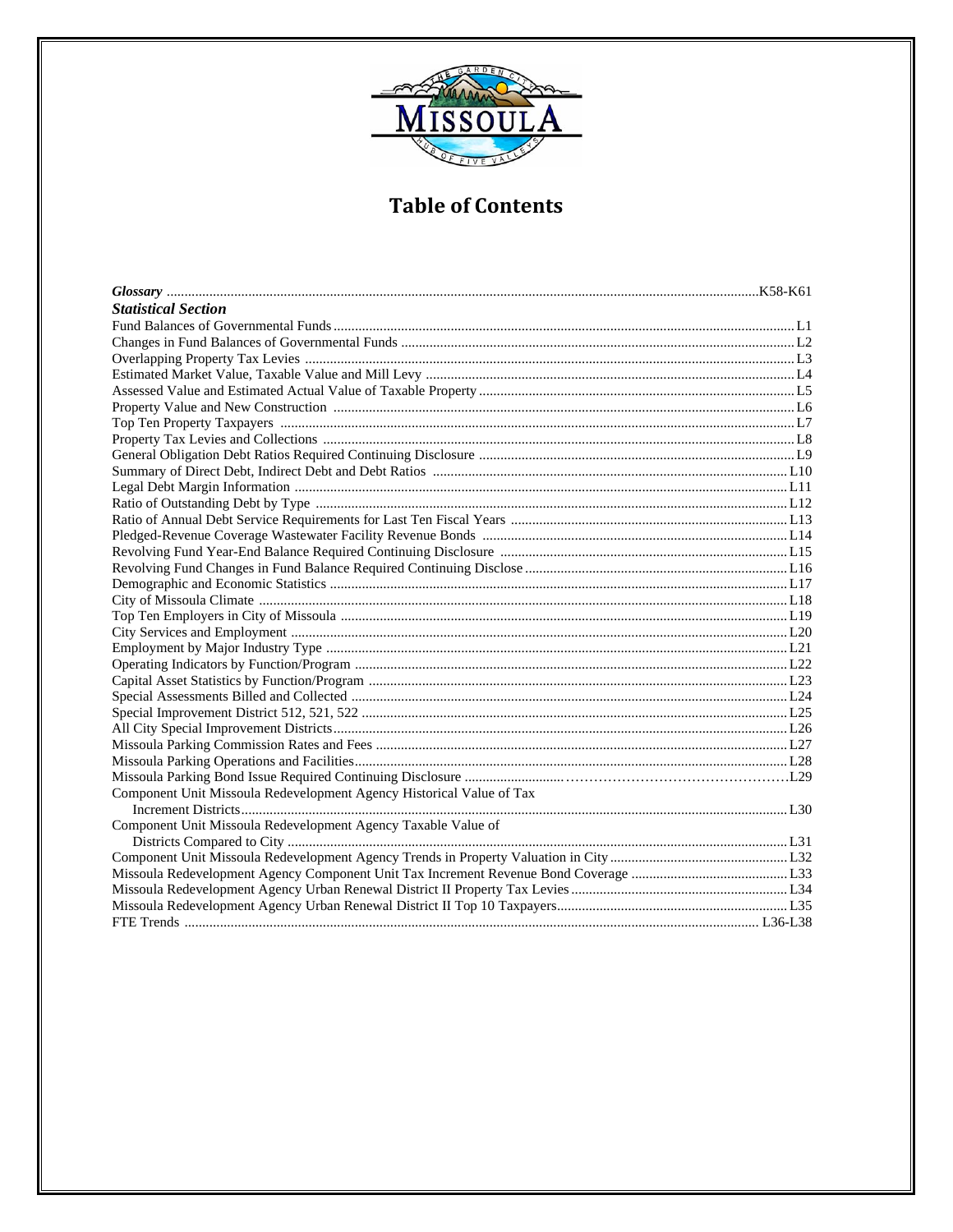

Distinguished Budget Presentation Award

PRESENTED TO

**City of Missoula** 

Montana

For the Fiscal Year Beginning

**July 1, 2011** 

Linda C. Davison Offray P. Emer

President

**Executive Director**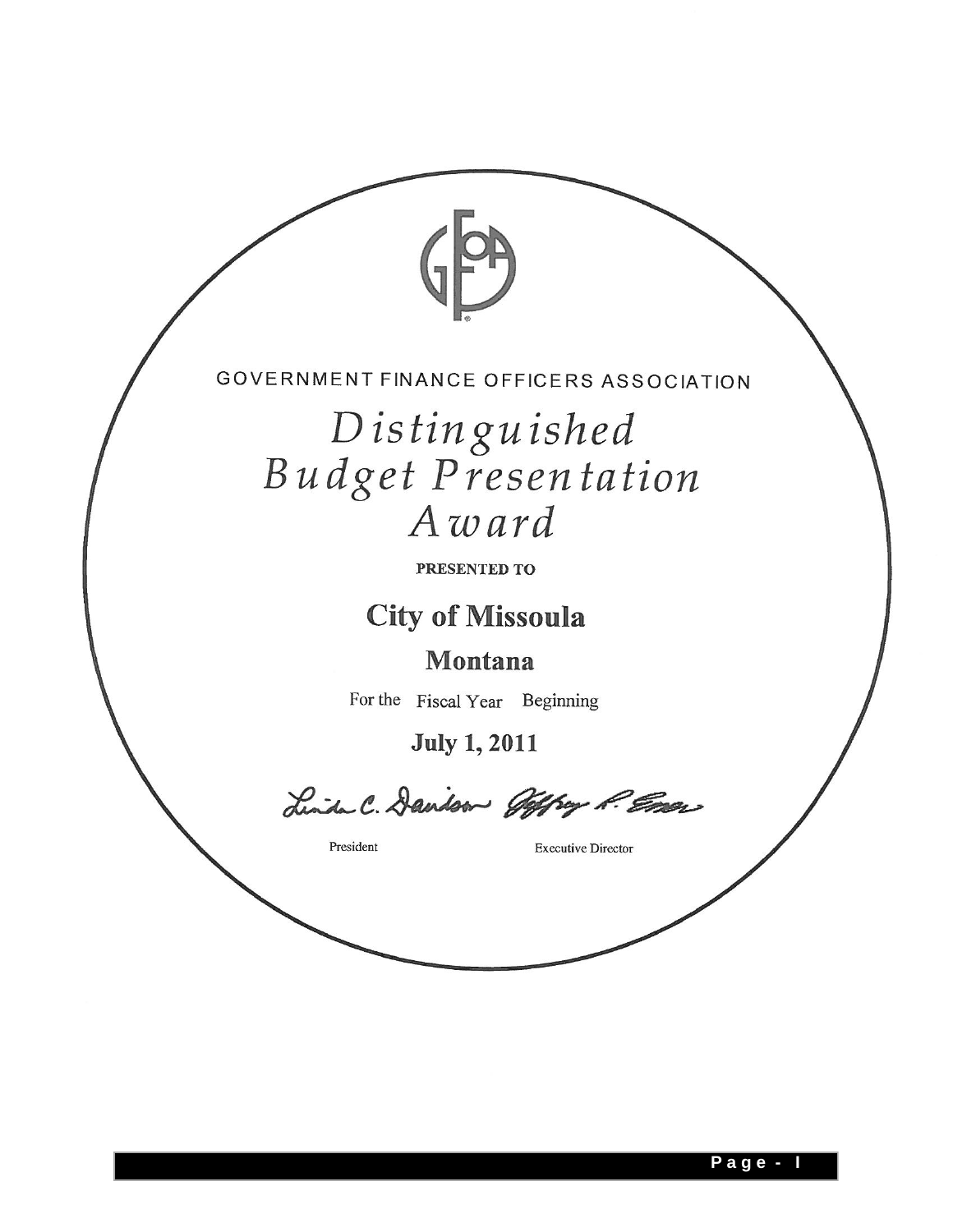# *ELECTED OFFICIALS*

**MAYOR, John Engen MUNICIPAL COURT JUDGE, Kathleen Jenks** 

| TERM EXPIRES FIRST MONDAY IN |      |
|------------------------------|------|
| Dave Strohmaier              | 2014 |
| Jason Wiener                 | 2016 |

| TERM EXPIRES FIRST MONDAY IN: |      | TERM EXPIRES FIRST MONDAY IN: |     |
|-------------------------------|------|-------------------------------|-----|
| Bob Jaffe                     | 2014 | <b>Caitlin Copple</b>         | 201 |
| Alex Taft                     | 2012 | Jon Wilkins                   | 201 |

#### *ALDERPERSONS FIFTH WARD ALDERPERSONS SIXTH WARD*

| TERM EXPIRES FIRST MONDAY IN |      |
|------------------------------|------|
| Dick Haines                  | 2014 |
| Mike O'Herron                | 2016 |

#### *ALDERPERSONS FIRST WARD ALDERPERSONS SECOND WARD*

| TERM EXPIRES FIRST MONDAY IN: |      | TERM EXPIRES FIRST MONDAY IN: |      |
|-------------------------------|------|-------------------------------|------|
| Dave Strohmaier               | 2014 | <b>Cynthia Wolken</b>         | 2014 |
| <b>Jason Wiener</b>           | 2016 | <b>Adam Hertz</b>             | 2016 |

#### *ALDERPERSONS THIRD WARD ALDERPERSONS FOURTH WARD*

| TERM EXPIRES FIRST MONDAY IN: |      | TERM EXPIRES FIRST MONDAY IN: |      |
|-------------------------------|------|-------------------------------|------|
| Bob Jaffe                     | 2014 | <b>Caitlin Copple</b>         | 2016 |
| Alex Taft                     | 2012 | <b>Jon Wilkins</b>            | 2014 |

| TERM EXPIRES FIRST MONDAY IN: |      | TERM EXPIRES FIRST MONDAY IN: |      |
|-------------------------------|------|-------------------------------|------|
| <b>Dick Haines</b>            | 2014 | <b>Ed Childers</b>            | 2016 |
| Mike O'Herron                 | 2016 | <b>Marilyn Marler</b>         | 2014 |

# *ADMINISTRATIVE OFFICIALS*

**Bruce Bender,** *CHIEF ADMINISTRATIVE OFFICER* **Jason Diehl,** *FIRE CHIEF* **James P. Nugent,** *CITY ATTORNEY* **Mark Muir**, *POLICE CHIEF*  **Brentt Ramharter,** *FINANCE DIRECTOR/TREASURER* **Ellen Buchanan**, *DIRECTOR, MISSOULA REDEVELOPMENT AGENCY* **Martha L. Rehbein,** *CITY CLERK*  **Gail Verlanic**, *DIRECTOR, HUMAN RESOURCES /EEO OFFICER* **Carl Horton**, *DIRECTOR, INFORMATION TECHNOLOGIES* **Steve King,** *DIRECTOR, PUBLIC WORKS* **Kevin Slovarp,** *CITY ENGINEER* **Brian Hensel**, *SUPERINTENDENT, STREET DIVISION*  **Don Verrue**, *BUILDING OFFICIAL, BUILDING DIVISION*  **Starr Sullivan,** *SUPERINTENDENT, WASTE WATER TREATMENT DIVISION* **Jack Stucky**, *SUPERINTENDENT, VEHICLE MAINTENANCE DIVISION*  **Donna Gaukler,** *DIRECTOR, PARKS & RECREATION* **Doug Waters**, *DIRECTOR, MISSOULA CEMETERY* **Mike Barton,** *DIRECTOR, OFFICE OF PLANNING & GRANTS*  **Anne Guest**, *DIRECTOR, MISSOULA PARKING COMMISSION*  **Ellen Leahy**, *DIRECTOR, CITY/ COUNTY HEALTH DEPARTMENT*  **Honor Bray**, *DIRECTOR, CITY/COUNTY LIBRARY*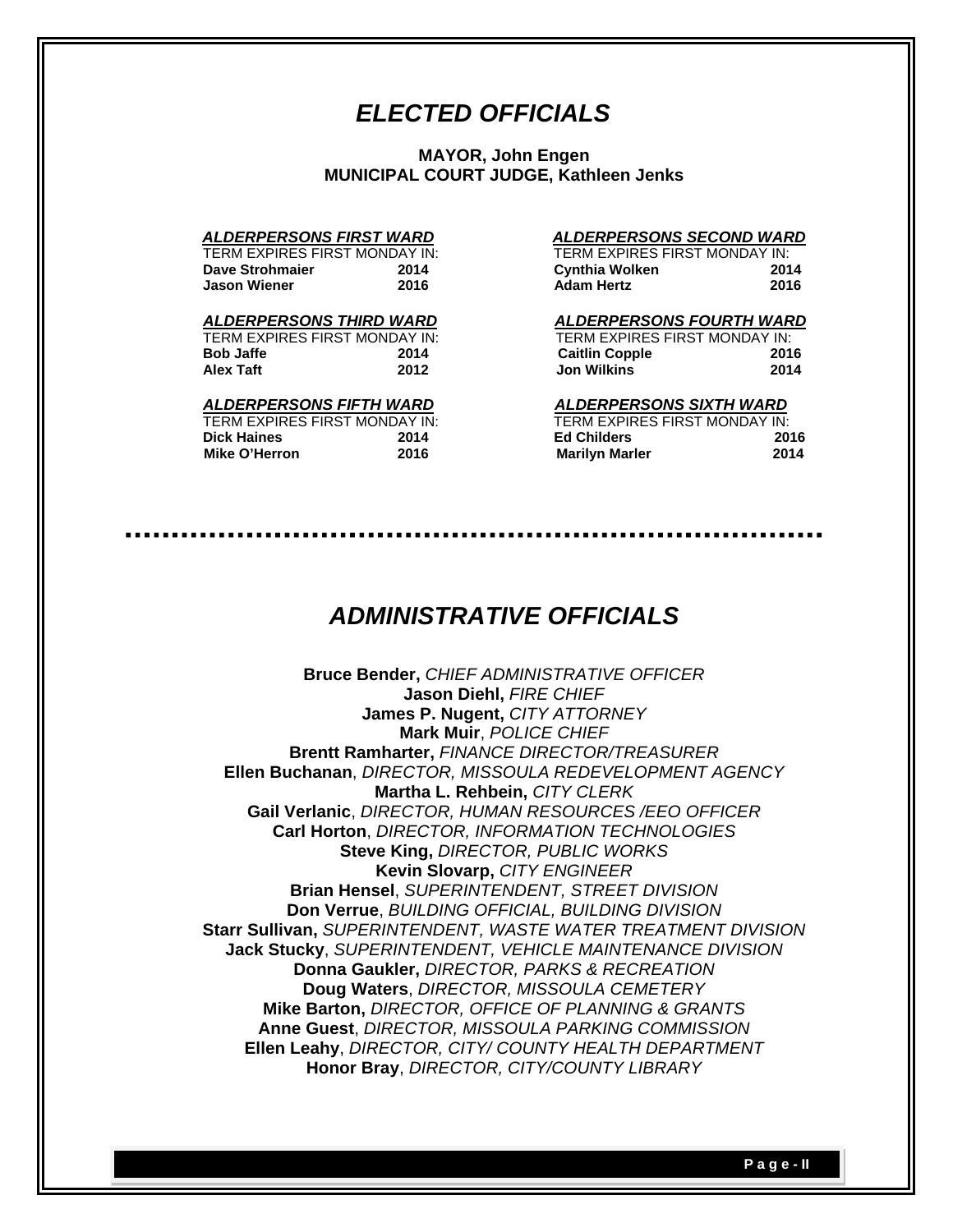# *City of Missoula Committees, Commissions and Boards*

#### **ANIMAL CONTROL BOARD- MISSOULA CITY COUNTY (Term 2 Years)**

| <b>County Appointments:</b> | <b>Start of Term</b> | <b>End of Term</b> |
|-----------------------------|----------------------|--------------------|
| Vacant                      | 01/01/10             | 12/31/11           |
| W. Lynn Gontarek-Garberson  | 01/01/09             | 12/31/12           |
| <b>City Appointments:</b>   |                      |                    |
| <b>Richard Williams</b>     | 01/01/11             | 12/31/12           |
| Quincie Albrecht            | 01/01/11             | 12/31/12           |

**Animal Control Board-Must be a license Veterinarian**  Ken Hannum, DVM (Chair) *Ongoing Appointment*

#### **BICYCLE AND PEDESTRIAN ADVISORY BOARD (Term 3 Years)**

#### ....................... ......

|                    | <b>Start of Term</b> | <b>End of Term</b> |
|--------------------|----------------------|--------------------|
| Jerry Taylor Wolf  | 09/16/11             | 09/15/14           |
| Wes Delano         | 09/21/11             | 09/21/14           |
| Gabriel Furshlong  | 09/16/11             | 09/15/14           |
| Vacant             | 09/29/09             | 09/15/12           |
| Gregory Ragan      | 09/10/12             | 09/15/15           |
| <b>Bob Wachtel</b> | 09/16/09             | 09/15/12           |
| Vacant             | 09/21/10             | 09/15/13           |
| Caleb Kasper       | 09/21/10             | 09/15/13           |
| Kathryn Fielding   | 06/07/10             | 09/15/13           |
|                    |                      |                    |

#### **BOARD OF ADJUSTMENT (Term 3 Years)**

. . . . . . . . . . . . . . . . . . . . . . . . . . . . . . . . . . . . . . . . . . .

|                               | <b>Start of Term</b> | <b>End of Term</b> |
|-------------------------------|----------------------|--------------------|
| F. Russell Lockner            | 07/23/12             | 06/30/15           |
| Debra Parker                  | 06/01/20             | 06/30/15           |
| John Horrell                  | 08/20/12             | 06/30/15           |
| <b>Gregory Schultz</b>        | 07/01/11             | 06/30/14           |
| <b>Carl Posewitz</b>          | 07/01/11             | 06/30/14           |
| Michael Nave (Chair)          | 07/01/11             | 06/30/14           |
| Michael Kopitzke (Vice Chair) | 07/01/11             | 06/30/14           |
| Sandy Mitchell (Alternate #1) | 08/20/12             | 06/30/14           |
| Marie Wilson (Alternate #2)   | 08/20/12             | 06/30/14           |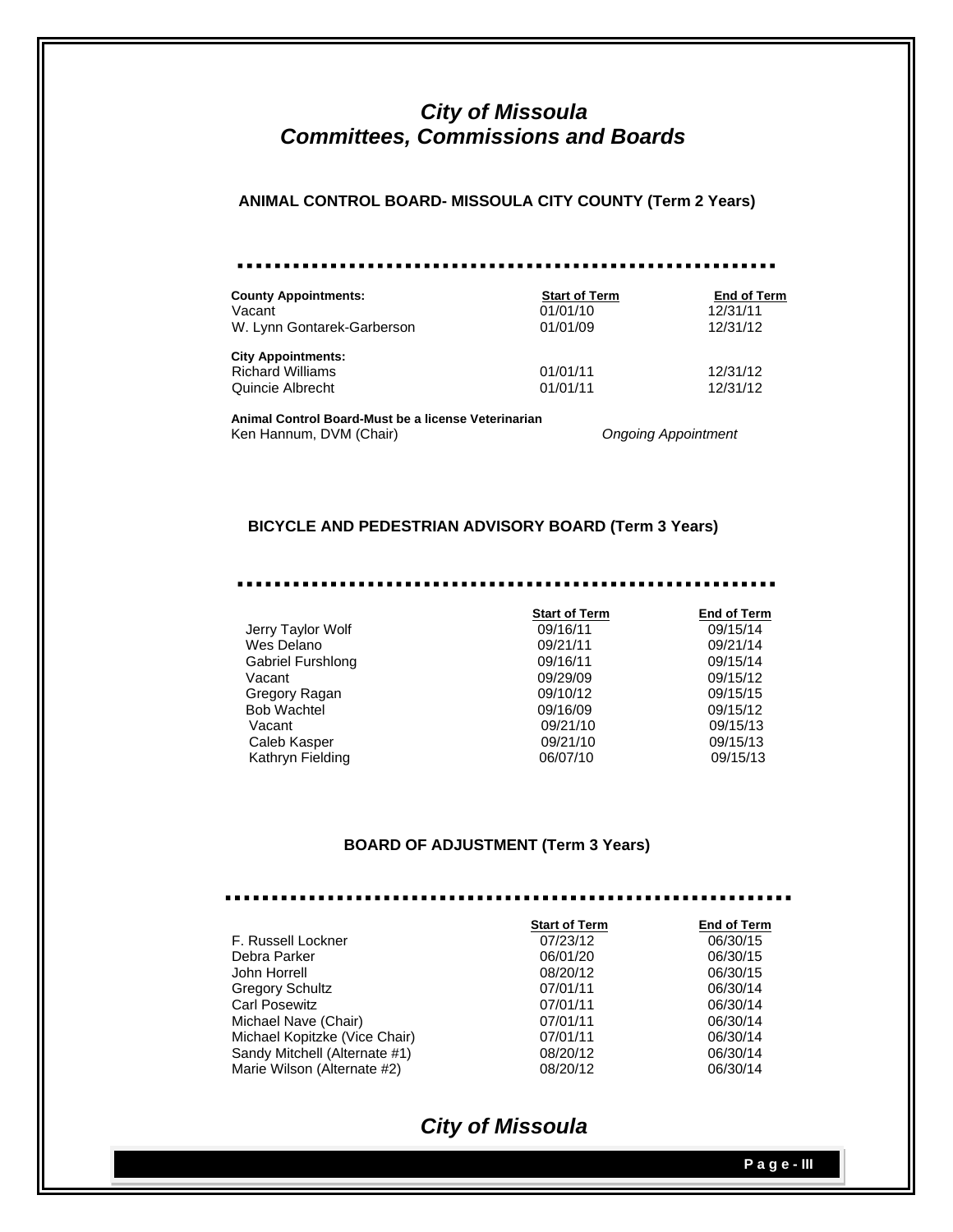#### **BUILDING CODE BOARD OF APPEALS (Term 3 Years)**

|                                  | <b>Start of Term</b> | <b>End of Term</b> |
|----------------------------------|----------------------|--------------------|
| Rita Sommers-Flanagan (At-Large) | 07/01/11             | 07/01/14           |
| Jack Moffett (Electrician)       | 07/01/11             | 07/01/14           |
| Carl Posewitz (Architect, Chair) | 07/01/12             | 06/30/15           |
| David V. Gray (At-Large)         | 07/16/12             | 06/30/15           |
| Clayton Anderson (Plumber)       | 07/01/12             | 06/30/15           |
| Roger Petersen (At-Large)        | 07/01/10             | 06/30/13           |
| Jonathan Gass (Engineer)         | 07/01/10             | 06/30/13           |

#### **BUSINESS IMPROVEMENT DISTRICT BOARD (Term 4 Years)**

#### 

|                                           | <b>Start of Term</b> | <b>End of Term</b> |
|-------------------------------------------|----------------------|--------------------|
| Carma Jean Gilligan (Zone 1)              | 06/01/11             | 05/31/15           |
| Richard Huffman (Zone 2)                  | 06/01/09             | 05/31/13           |
| Charlie Beaton (S. of Clark Fork River)   | 06/01/11             | 05/31/15           |
| Alan Newell-(Greater that 20,000 sq. ft.) | 06/01/12             | 05/31/16           |
| Tim France-(Less that 20,000 sq. ft.)     | 06/01/12             | 05/31/16           |
| Dan Cedarberg-(At-Large Rep)              | 06/01/09             | 05/31/13           |
| Ellen Buchanan-(City of Missoula Rep)     | 06/01/10             | 05/31/14           |
|                                           |                      |                    |

#### **CEMETERY BOARD (Term 2 Years)**

|                       | <b>Start of Term</b> | <b>End of Term</b> |
|-----------------------|----------------------|--------------------|
| Marjorie Jacobs       | 05/01/11             | 04/30/14           |
| Sharee Fraser (Chair) | 05/01/11             | 04/30/14           |
| Carol Gordon          | 05/01/11             | 04/30/14           |
| Patrick J. McHugh     | 08/27/12             | 04/30/15           |
| Mary Lou Cordis       | 08/27/12             | 04/30/15           |

#### **CONSERVATION DISTRICT - MISSOULA CITY/COUNTY (Term 2 Years)**

**Start of Term**<br>01/01/11<br>12/31/13 Rob Roberts **12/31/13**<br>Tim Hall **12/31/13**<br>07/19/12 07/18/15 07/19/12

# *City of Missoula*

 **P a g e - IV**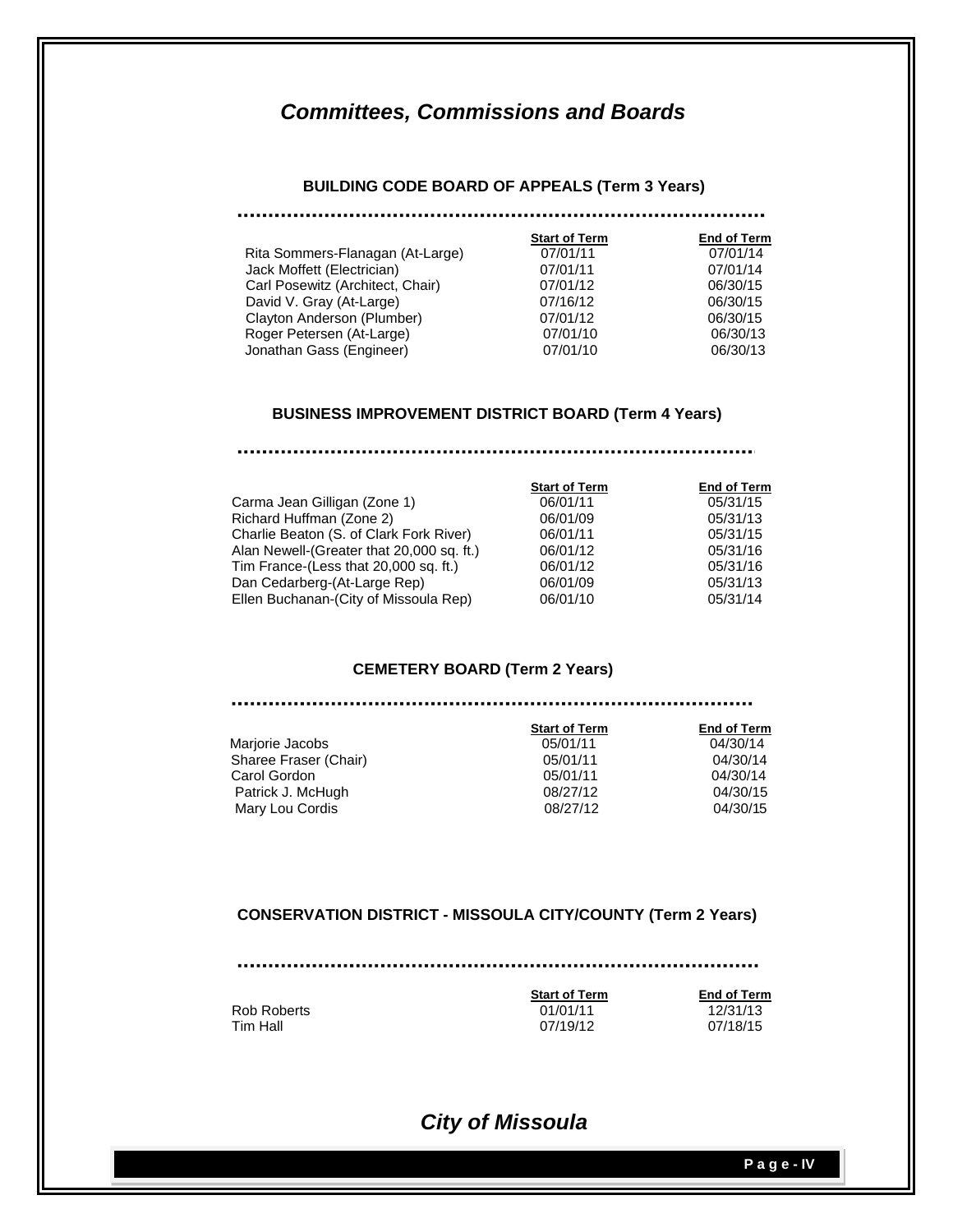#### **CONSERVATION LANDS ADVISORY COMMITTEE**

|                       | <b>Start of Term</b> | <b>End of Term</b> |
|-----------------------|----------------------|--------------------|
| Colleen Matt          | 09/01/11             | 08/31/12           |
|                       |                      |                    |
| Paul Parson           | 09/01/11             | 08/31/12           |
| Janet Sproull         | 09/01/11             | 08/31/12           |
| <b>Bert Linder</b>    | 09/01/11             | 12/31/13           |
| <b>Beverly Dupree</b> | 09/01/11             | 12/31/13           |
| Deborah Richie        | 09/01/11             | 12/31/13           |
| Giles Thelen          | 09/01/11             | 12/31/14           |
| Kathleen Kennedy      | 09/01/11             | 12/31/14           |
| Kevin Verlanic        | 09/01/11             | 12/31/14           |

#### **Non-voting members**: Vicki Edwards

L. Allen Byrd

#### **DESIGN REVIEW BOARD (Term 1 to 3 Years)**

#### 

|                       | <b>Start of Term</b> | <b>End of Term</b> |
|-----------------------|----------------------|--------------------|
| <b>Tyler Hansen</b>   | 010/1/11             | 12/31/13           |
| Kathleen Likvan       | 01/01/10             | 12/31/12           |
| Tracy O'Reilly        | 03/31/10             | 12/31/12           |
| Matt Loomis           | 01/01/11             | 12/31/13           |
| Dennis Lippert        | 01/01/10             | 12/31/12           |
| Sheena Comer Winterer | 01/01/10             | 12/31/12           |
| Ron Johnson           | 09/01/09             | 12/31/12           |
| <b>Bill Nierson</b>   | 01/01/10             | 12/31/12           |

#### **EXTRAORDINARY EVENTS COMMITTEE**

Matt Ellis (Chair) **Matt Ellis (Chair)** (Facility Manager-Allegiance Field) Ellen Buchanan(Missoula Redevelopment Agency) (Mayor's Designee/Ward 6 Rep) Alex Taft **Alex Taft** (City Council Committee) Gwen Hoppe (Community Forum)<br>
Dale McCormick (Riverfront Neighborl Dale McCormick (Riverfront Neighborhood Council)<br>
Linda McCarthy (Missoula Downtown Association)  $(Missoula$  Downtown Association)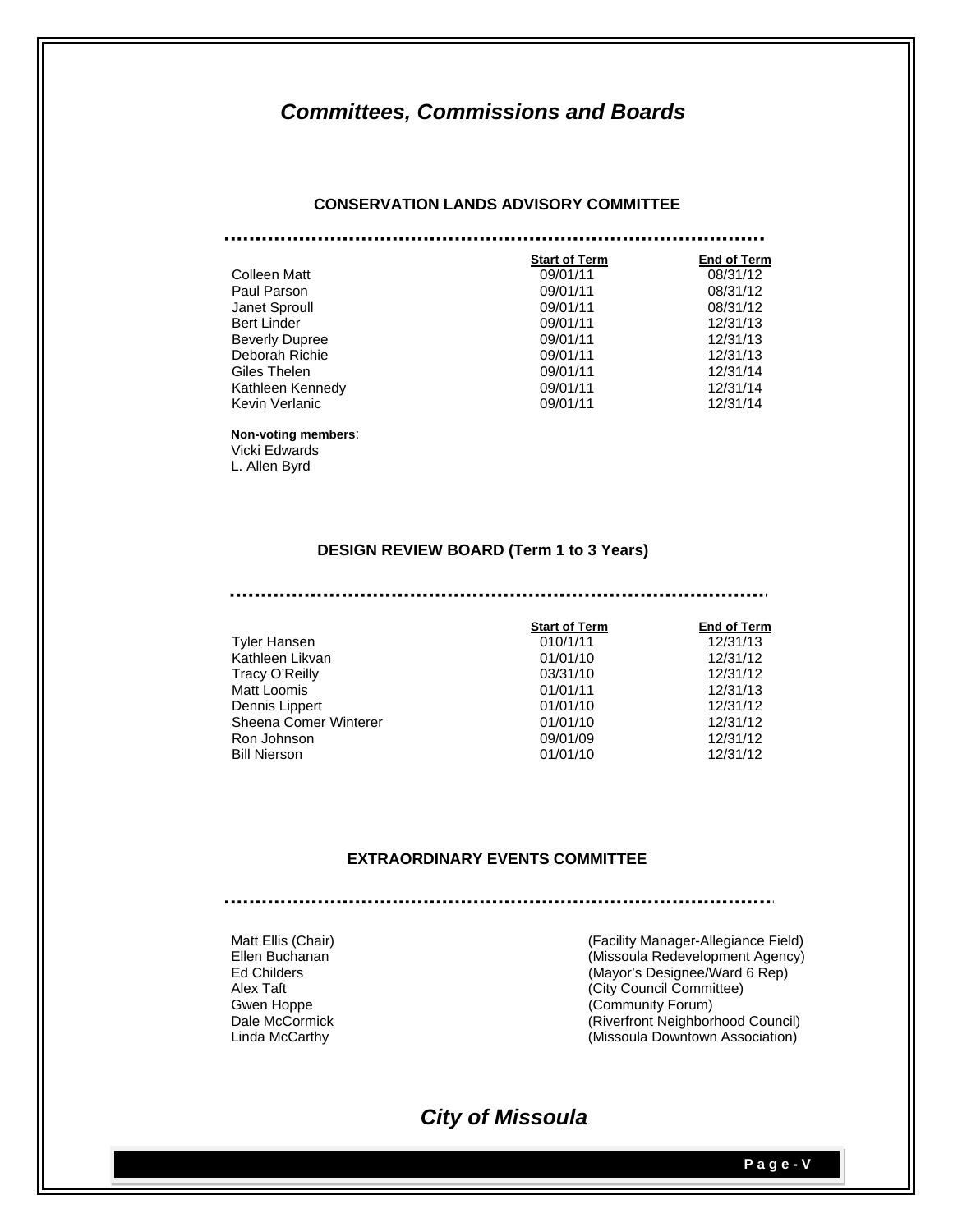#### **GREENHOUSE GAS AND ENERGY CONSERVATION TEAM (Term 3 Years)**

|                                         | <b>Start of Term</b> | <b>End of Term</b> |
|-----------------------------------------|----------------------|--------------------|
| Julie Osborn (Conservation Sector)      | 08/01/10             | 07/31/13           |
| Ben Schmidt (City/Co. Government)       | 08/01/11             | 07/31/14           |
| Alexander Sievers (Builders' Sector)    | 08/01/11             | 07/31/14           |
| Dan Daly (Transportation Sector)        | 08/01/11             | 07/31/14           |
| Molly White (Industry Sector)           | 08/01/09             | 07/31/12           |
| Brian Kerns (Institution Sector)        | 08/01/12             | 07/31/15           |
| John Freer (Commercial/Business Sector) | 08/01/12             | 07/31/15           |
| Amy Cilimburg (Alternate 1)             | 02/06/12             | 07/31/14           |
| Aaron Hanson (Alternate 2)              | 02/06/12             | 07/31/14           |

## **GREENOUGH PARK ADVISORY COMMITTEE (Term 4 Years)**

|                         | <b>Start of Term</b> | <b>End of Term</b> |
|-------------------------|----------------------|--------------------|
| John Pierce             | 10/01/09             | 09/30/13           |
| Barbara Stanley         | 10/01/09             | 09/30/13           |
| John Horrell (At-Large) | 10/01/09             | 09/30/13           |
| Kathleen Kennedy        | 10/01/07             | 09/30/11           |
| <b>Matthew Koehler</b>  | 10/01/07             | 09/30/11           |
| Cyndy Braun             | 10/01/07             | 09/30/11           |
| <b>Bill Burnett</b>     | 08/24/10             | 09/30/11           |

## **HEALTH BOARD- MISSOULA CITY/ COUNTY (Term 2 Years)**

| <b>County Appointments:</b>                                | <b>Start of Term</b> | <b>End of Term</b>   |
|------------------------------------------------------------|----------------------|----------------------|
| Teresa Henry                                               | 01/01/11             | 12/31/13             |
| Garon Smith                                                | 01/01/09             | 12/31/11             |
| <b>City Appointments</b><br>Ross Miller<br>Debbie Johnston | 01/01/10<br>01/01/11 | 12/31/12<br>12/31/13 |

| Tom Roberts                                 | Serves at the pleasure of the Health Board         |
|---------------------------------------------|----------------------------------------------------|
| Jean Curtis                                 | Serves at the pleasure of the County Commissioners |
| Ed Childers                                 | Serves at the pleasure of the City Council         |
| Rob Roberts (Serves on Water Quality Board) | Serves at the pleasure of the CDB                  |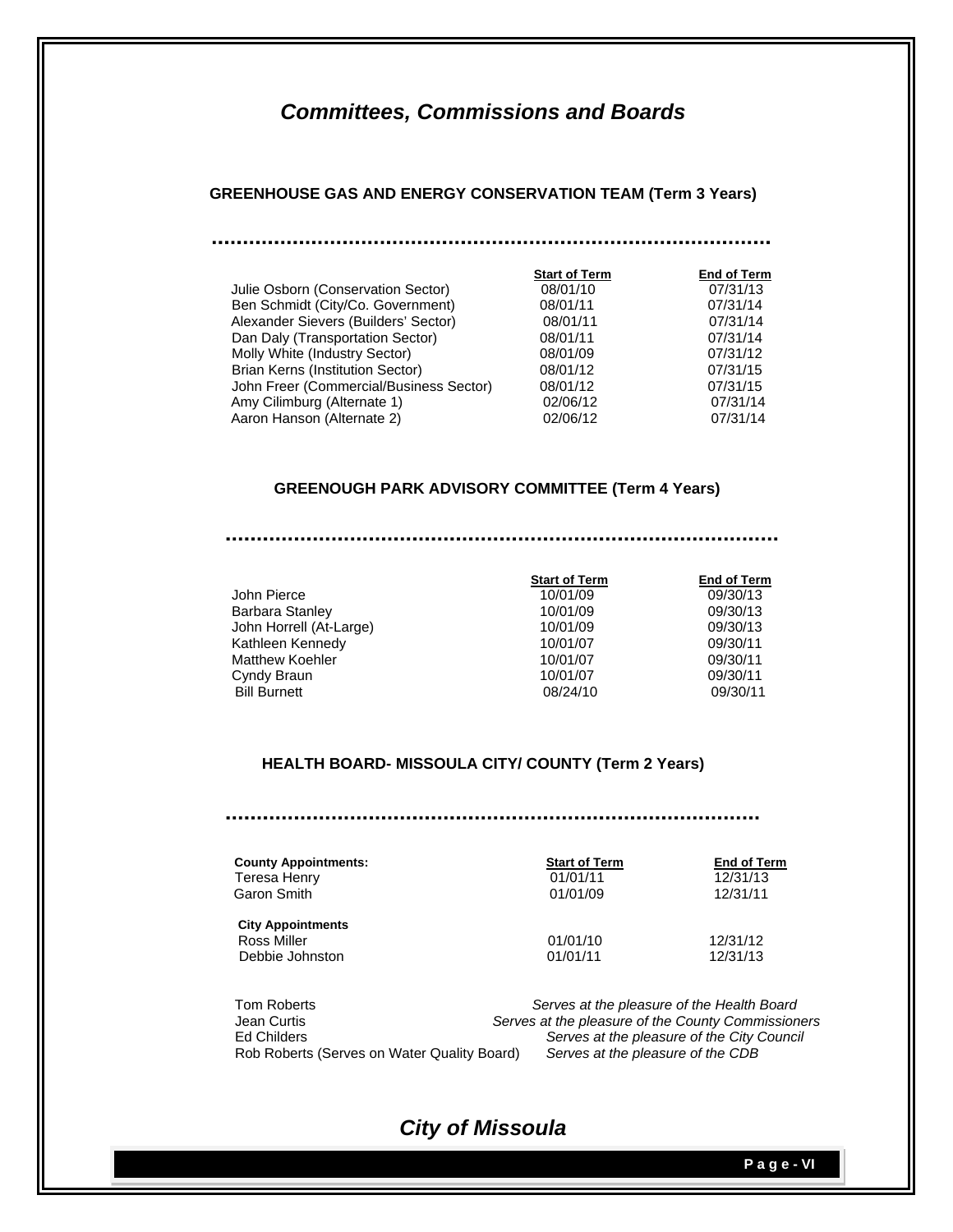## **HISTORIC PRESERVATION COMMISSION (Term 2 Years)**

|                                  | <b>Start of Term</b>                              | <b>End of Term</b> |
|----------------------------------|---------------------------------------------------|--------------------|
| James R. McDonald (Professional) | 01/01/10                                          | 12/31/12           |
| Kathy Veasey-(Southeast)         | 07/13/09                                          | 12/31/12           |
| Steve Adler (Professional)       | 01/01/10                                          | 12/31/12           |
|                                  |                                                   | 12/31/13           |
| Mike Monsos (Northeast)          | 01/01/11                                          |                    |
| Cheryl Cote (At-Large)           | 01/01/11                                          | 12/31/13           |
| Solomon Martin (Southwest)       | 04/12/10                                          | 12/31/13           |
| Scott Loken                      | 01/01/12                                          | 12/31/13           |
| Joshua Pollarine (Downtown)      | 01/01/12                                          | 12/31/13           |
| Marjorie Heyman (Professional)   | 01/01/12                                          | 12/31/14           |
| Cathy Bickenheuser (Alternate 1) | 01/01/12                                          | 12/31/14           |
| John Paoli (Alternate 2)         | 10/19/09                                          | 12/31/12           |
| Jaime Ryan-Lockman               | Serves at the pleasure of the MRA Board           |                    |
| Tracy O'Reilly                   | Serves at the pleasure of the Design Review Board |                    |

#### **IMPACT FEE ADVISORY COMMITTEE (Term 4 Years)**

#### .................. ...........

|                                          | <b>Start of Term</b> | <b>End of Term</b> |
|------------------------------------------|----------------------|--------------------|
| Dick Ainsworth (Mayor)                   | 12/04/08             | 11/30/12           |
| Collin Bangs (Development Community Rep) | 12/04/08             | 11/30/12           |
| Janet Stevens Donahue (Chair)            | 12/04/08             | 11/30/12           |
| John Freer                               | 12/04/08             | 11/30/12           |
| Jim Galipeau (C.P.A.)                    | 12/04/10             | 11/30/14           |
| Derek Goldman (City Council)             | 12/01/08             | 11/30/12           |
| Jerry Ford                               | 12/11/10             | 11/30/14           |
| Kate Sutherland                          | 06/13/11             | 11/30/14           |
| <b>City Appointments:</b>                |                      |                    |
| Paul Hubbard                             | 12/31/10             | 11/30/14           |
| Derek Goldman                            | 12/01/08             | 11/30/12           |
|                                          |                      |                    |

## **LIBRARY BOARD- MISSOULA CITY/COUNTY (Term 3 Years)**

| <b>County Appointments:</b> | <b>Start of Term</b> | <b>End of Term</b> |
|-----------------------------|----------------------|--------------------|
| <b>Neal Leathers</b>        | 01/01/09             | 06/30/13           |
| <b>Christine Prescott</b>   | 07/01/12             | 06/30/17           |
| Rita Henkel                 | 01/01/10             | 06/30/14           |
| <b>Margaret Warstet</b>     | 11/11/11             | 06/30/13           |
| <b>City Appointments:</b>   |                      |                    |
| Becky Mosbacher             | 11/08/10             | 12/31/14           |
| Kathryn Doney               | 07/01/12             | 06/30/17           |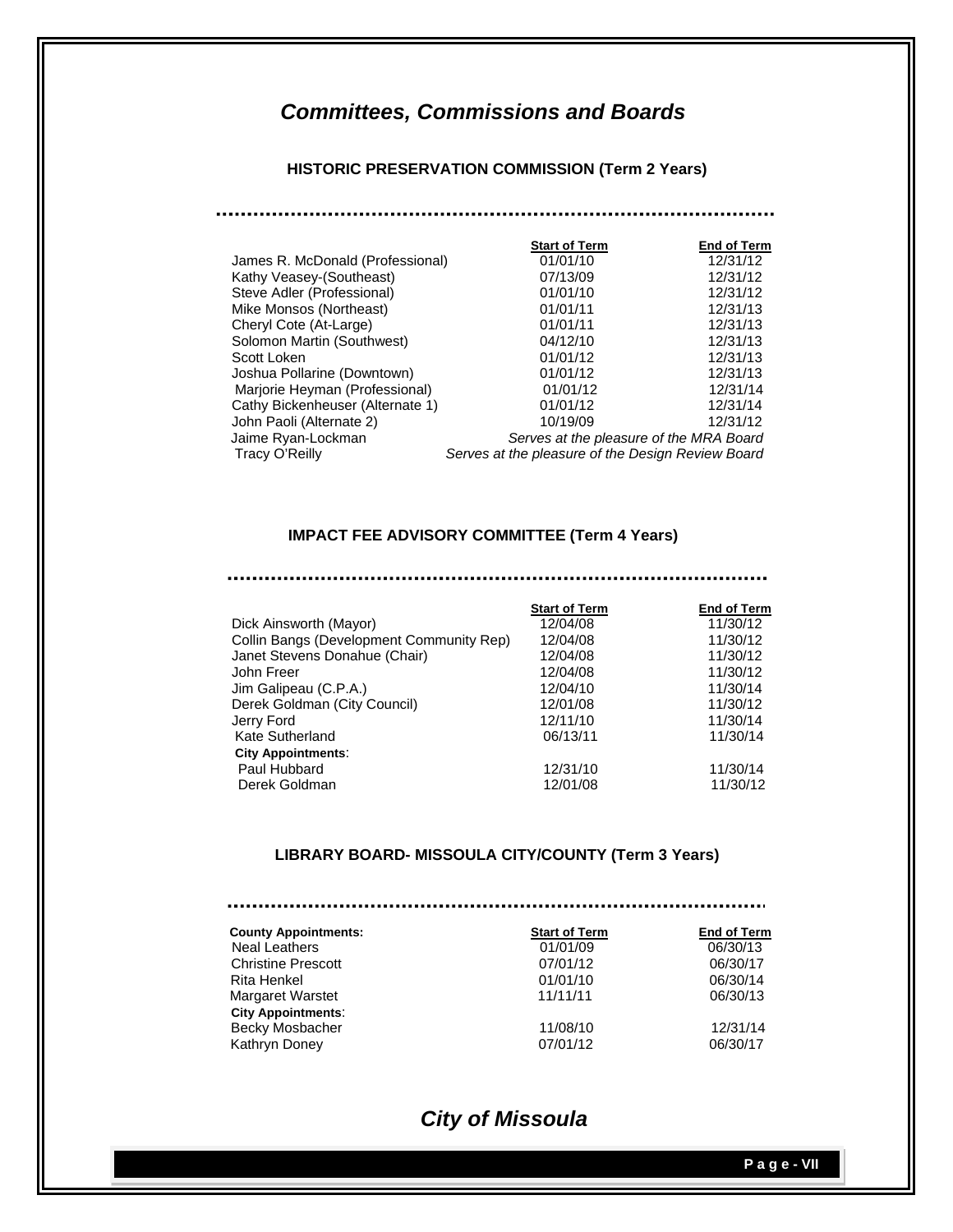**MAYOR'S DOWNTOWN ADVISORY COMMISSION (2 & 3 Year Terms)** 

|                    | <b>Start of Term</b> | End of Term |
|--------------------|----------------------|-------------|
| <b>Rod Austin</b>  | 03/01/10             | 02/28/13    |
| Barbara Berens     | 03/01/10             | 02/28/13    |
| Margaret Borg      | 03/01/10             | 02/28/13    |
| Vacant             | 04/03/12             | 02/28/13    |
| Brenda Desmond     | 03/01/10             | 02/28/13    |
| Eran Fowler Pehan  | 03/01/10             | 02/28/13    |
| Laurie Johnson     | 03/01/10             | 02/28/13    |
| Melinda Mason      | 03/01/10             | 02/28/13    |
| David Pierce       | 03/01/10             | 02/28/13    |
| Rob Scheben        | 03/01/10             | 02/28/13    |
| Alex Taft          | 04/03/12             | 02/28/13    |
| Lee Ann Vreeland   | 03/01/10             | 02/28/13    |
| Keenan Whitt       | 03/01/10             | 02/28/13    |
| Dan Cederberg      | 04/03/12             | 02/28/15    |
| Melissa Gordon     | 04/03/12             | 02/28/15    |
| Michele Landquist  | 04/03/12             | 02/28/15    |
| Susan Hay Patrick  | 03/01/10             | 02/28/15    |
| Jason Wiener       | 03/01/10             | 02/28/15    |
| Keithi Worthington | 03/01/10             | 02/28/15    |

## **MISSOULA CIVIC TELEVISION ADVISORY COMMISSION**

| <b>City Appointments Mayor:</b>                | <b>Start of Term</b> | End of Term |
|------------------------------------------------|----------------------|-------------|
| <b>Link Starbureiv</b>                         | 01/01/12             | 12/31/15    |
| John Rettenmayer                               | 01/01/10             | 12/31/13    |
| <b>City Appointments-City Council</b>          |                      |             |
| Ellen Cherry                                   | 09/27/10             | 12/31/13    |
| John Firehammer                                | 12/01/10             | 12/31/13    |
| <b>City Appointments-City Council Reps:</b>    |                      |             |
| Cynthia Wolken                                 | 01/16/12             |             |
| <b>Ed Childers</b>                             | 12/19/05             |             |
| <b>City Appointments-City Staff Rep</b>        |                      |             |
| <b>Ginny Miriam</b>                            | 03/01/06             |             |
| <b>City Appointments-County Rep</b>            |                      |             |
| Jean Curtis                                    | 12/19/05             |             |
| <b>Missoula County Public School Rep</b>       |                      |             |
| Leslie Brassfield (Msla Co. Public School Rep) | 08/07/06             |             |
| <b>University of Montana Rep</b>               |                      |             |
| Jen Sauer                                      | 06/02/06             |             |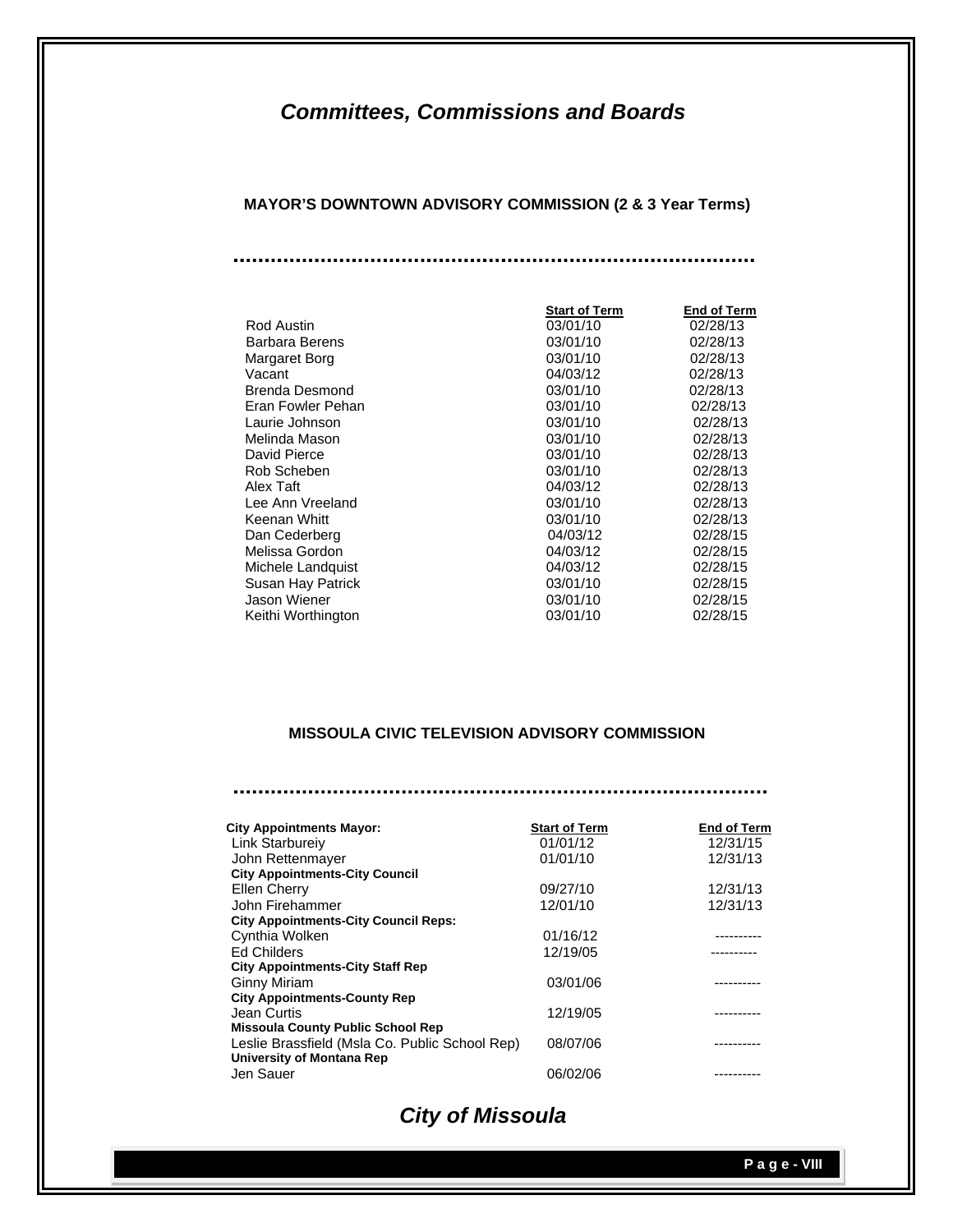#### **MISSOULA HOUSING AUTHORITY BOARD (Term 2/5 Years)**

Resident Member terms are 2 years terms

|                                | <b>Start of Term</b> | <b>End of Term</b> |
|--------------------------------|----------------------|--------------------|
| Betty Zander (Resident Member) | 06/26/11             | 06/25/13           |
| Collin Bangs                   | 06/26/12             | 06/25/17           |
| David Warren (Resident Member) | 06/26/12             | 06/25/14           |
| Emily Brock                    | 05/19/11             | 06/25/13           |
| Jamie Hoffman                  | 06/26/09             | 06/25/14           |
| Sheila Lund                    | 06/25/10             | 06/25/15           |
| J. Fred. Simpson               | 06/26/11             | 06/25/16           |
|                                |                      |                    |

#### **MISSOULA PARKING COMMISSION BOARD (Term 4 Years)**

| John Romer     | 09/19/11 | 04/30/13 |
|----------------|----------|----------|
| Rodney Austin  | 05/01/10 | 04/30/14 |
| Theresa Cox    | 05/01/11 | 04/30/15 |
| Carol Williams | 05/01/11 | 04/30/15 |
| John Smith.    | 05/01/12 | 04/30/16 |

05/01/10 04/30/14 05/01/11 04/30/15 05/01/11 04/30/15<br>05/01/12 04/30/16 05/01/12

 **Start of Term End of Term** 

#### **MISSOULA REDEVELOPMENT AGENCY BOARD (Term 4 Years)**

|                                     | <b>Start of Term</b> | <b>End of Term</b> |
|-------------------------------------|----------------------|--------------------|
| Daniel Kemmis                       | 05/01/09             | 04/30/13           |
| <b>Ruth Reineking</b>               | 05/01/11             | 04/30/14           |
| Nancy K. Moe                        | 05/01/10             | 04/30/14           |
| <b>Rosalie Cates</b>                | 05/01/11             | 04/30/15           |
| Karl J. Englund                     | 05/01/12             | 04/30/16           |
| Janet Sproull (MPRB)                |                      |                    |
| Sue Reel (USFS)                     |                      |                    |
| Vivica Crowser (MFWP)               |                      |                    |
| Kristine Csorosz (Citizen at Large) |                      |                    |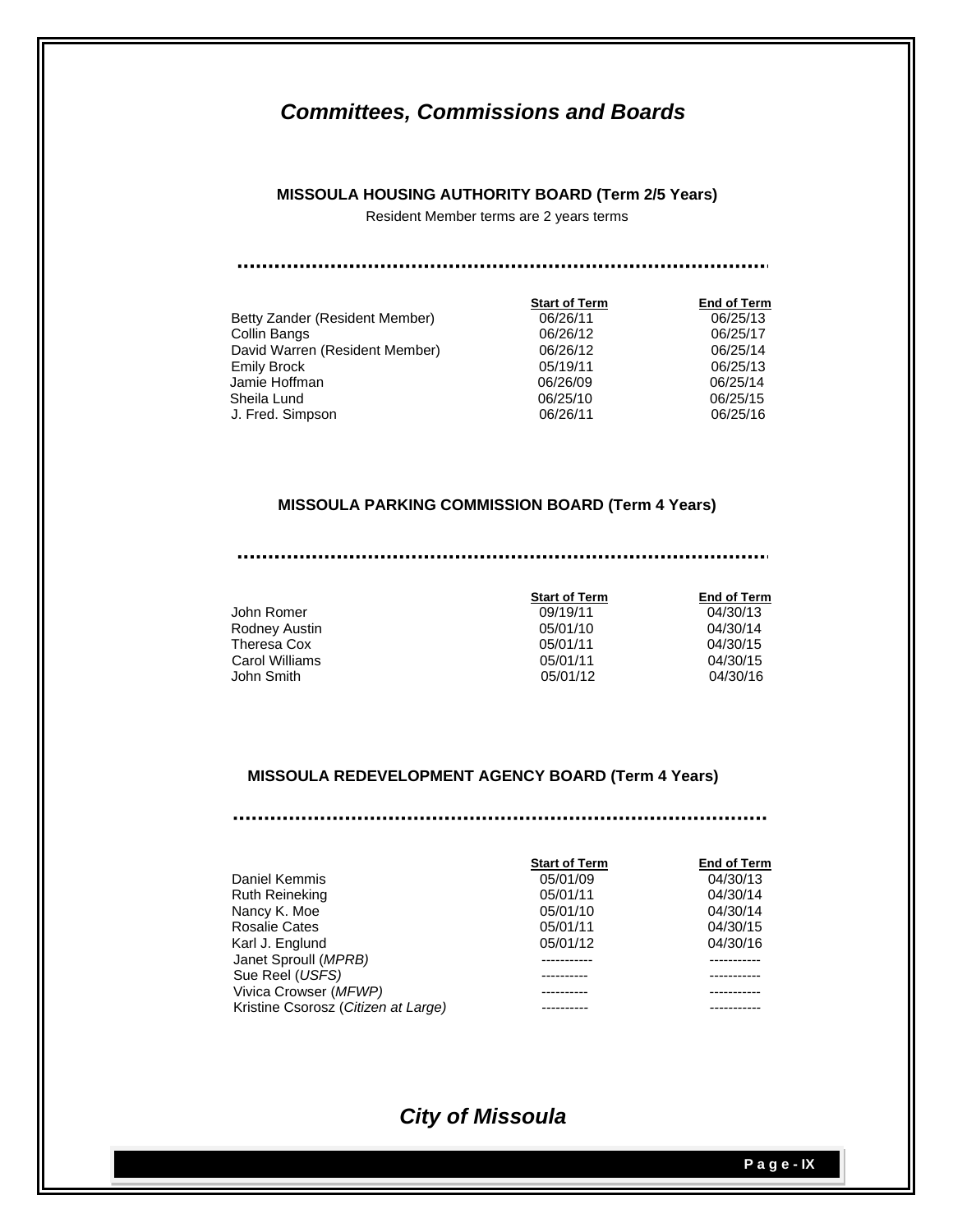#### **OPEN SPACE ADVISORY COMMITTEE (Term 3 Years)**

|                                  | <b>Start of Term</b> | <b>End of Term</b> |
|----------------------------------|----------------------|--------------------|
| Mary Manning                     | 01/26/11             | 01/25/14           |
| Adam Liljebald                   | 01/26/11             | 01/25/14           |
| <b>Ethel MacDonald</b>           | 01/26/11             | 01/25/14           |
| Gerhard Knudsen                  | 01/26/12             | 01/25/15           |
| Jenny Tollefson                  | 01/26/12             | 01/25/15           |
| Gabe Miller                      | 01/26/12             | 01/25/15           |
| Matt Barnes                      | 01/26/12             | 01/25/15           |
| Tim Aldrich                      | 01/26/10             | 01/25/13           |
| <b>Bert Linder</b>               | 01/26/10             | 01/25/13           |
| Jed Little                       | 01/26/10             | 01/25/13           |
| Jeff Stevens                     | 01/26/10             | 01/25/13           |
| Beth Hahn (Park Board Appointed) | 07/18/10             | 06/19/12           |
|                                  |                      |                    |

#### **PARKS AND RECREATION (Term 3 Years)**

|                   | <b>Start of Term</b> | <b>End of Term</b> |
|-------------------|----------------------|--------------------|
| Ross Mollenhauer  | 06/06/11             | 04/30/14           |
| Janet Sproull     | 05/01/11             | 04/30/14           |
| Johanna Eisenmann | 06/06/11             | 04/30/14           |
| Dale Harris       | 05/01/10             | 04/30/13           |
| John O'Conner     | 05/01/10             | 04/30/13           |
| Norma Nickerson   | 05/01/10             | 04/30/13           |
| Christine Ryan    | 06/05/12             | 04/30/13           |

#### **PLANNING BOARD (Term 3 Years)**

| <b>County Appointments:</b>            | <b>Start of Term</b> | <b>End of Term</b> |
|----------------------------------------|----------------------|--------------------|
| Dick Ainsworth                         | 03/06/12             | 12/31/12           |
| Tim Ibey                               | 01/01/10             | 12/31/12           |
| Jennifer Long                          | 03/02/11             | 12/31/13           |
| Jerry O'Connell                        | 01/01/11             | 12/31/13           |
| <b>City Appointments: Mayor</b>        |                      |                    |
| John Newman                            | 01/01/12             | 12/31/15           |
| Heidi Kendall                          | 01/01/11             | 12/31/13           |
| <b>City Appointments-City Council</b>  |                      |                    |
| John Dibari                            | 01/01/12             | 12/31/15           |
| Tim Skufca                             | 01/01/11             | 12/31/15           |
| <b>Planning Board Appointed Member</b> |                      |                    |
| Don MacArthur                          | 01/01/12             | 12/31/15           |
| <b>Alternates</b>                      |                      |                    |
| Pat Little (City Council)              | 01/01/11             | 12/31/15           |
| Carol Evans (County)                   | 01/01/10             | 12/31/12           |
|                                        |                      |                    |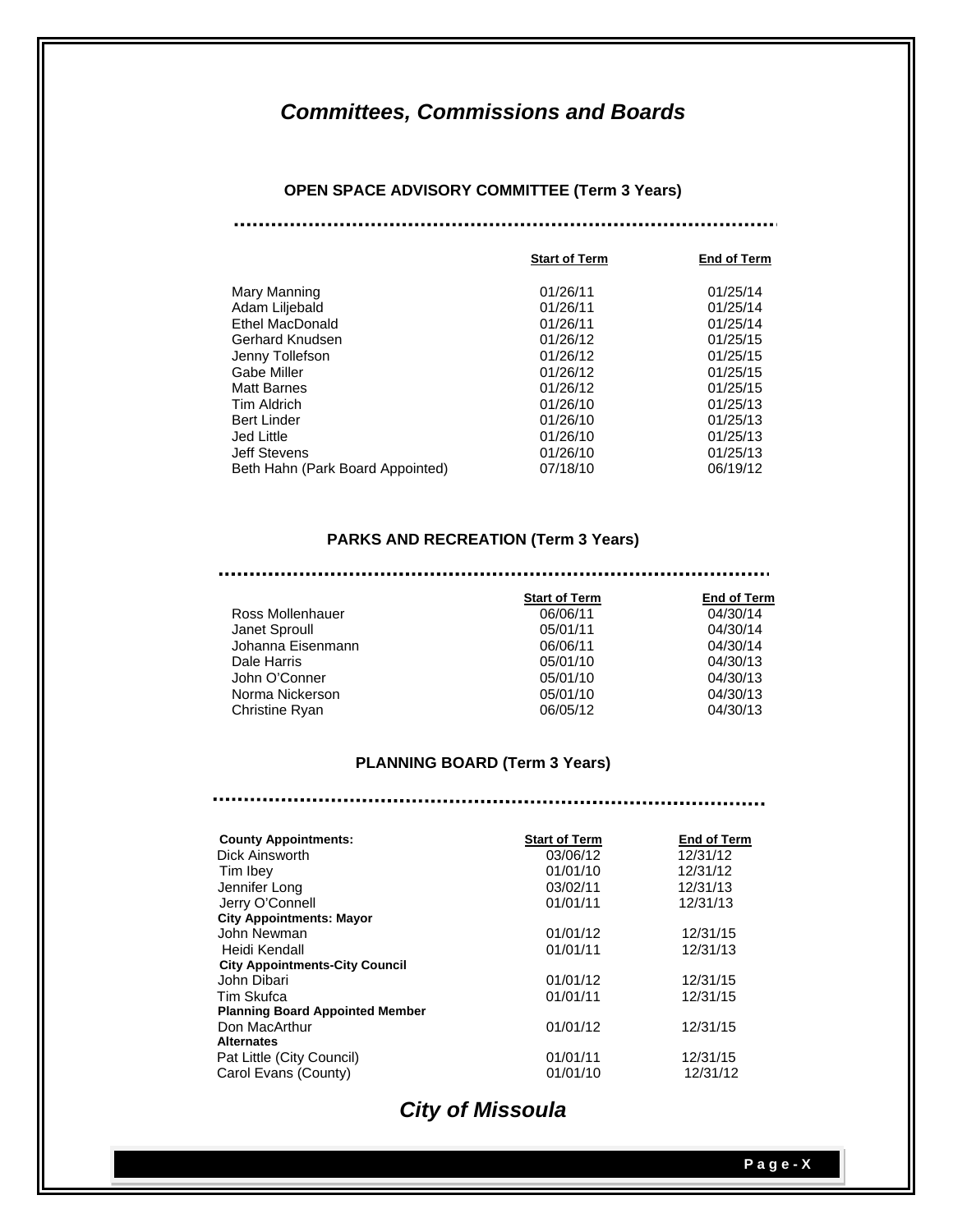#### **POLICE COMMISSION (Term 3 Years)**

Daniel Doyle **06/06/11** 06/06/11 04/30/14 Suzanne Peterson 09/17/12 9+ 04/30/15 Raymond Murray (Chair) 1988 1998 105/01/10 14/30/13

 **Start of Term End of Term** 

#### **PUBLIC ART COMMITTEE (Term 3 Years)**

| <b>City Appointments-Mayor</b>        | <b>Start of Term</b> | <b>End of Term</b> |
|---------------------------------------|----------------------|--------------------|
| David Nelson                          | 07/01/09             | 06/30/13           |
| Douglas Olson                         | 08/27/12             | 06/30/14           |
| Peter Lambros                         | 07/01/10             | 06/30/14           |
| Dana Broussard                        | 07/01/11             | 06/30/15           |
| Kathi Olson                           | 07/01/11             | 06/30/15           |
| Joan Jonikel                          | 01/01/08             | 06/30/13           |
| <b>City Appointments-City Council</b> |                      |                    |
| Linda Richards                        | 07/01/11             | 06/30/15           |
| Jeff Rolston-Clemmer                  | 07/01/12             | 06/30/15           |
| <b>City Council Rep</b>               |                      |                    |
| Caitlin Copple                        |                      |                    |

#### **TOURISM BUSINESS IMPROVEMENT DISTRICT BOARD**

|                    | <b>Start of Term</b> | <b>End of Term</b> |
|--------------------|----------------------|--------------------|
| Dan Carlino, Chair | 11/16/10             | 11/30/14           |
| Lucy Weeder        | 11/16/10             | 11/30/14           |
| Raquel Williams    | 11/16/10             | 11/30/13           |
| Jon Bernthal       | 11/16/10             | 11/30/12           |
| Kimberly Best      | 11/16/10             | 11/30/15           |